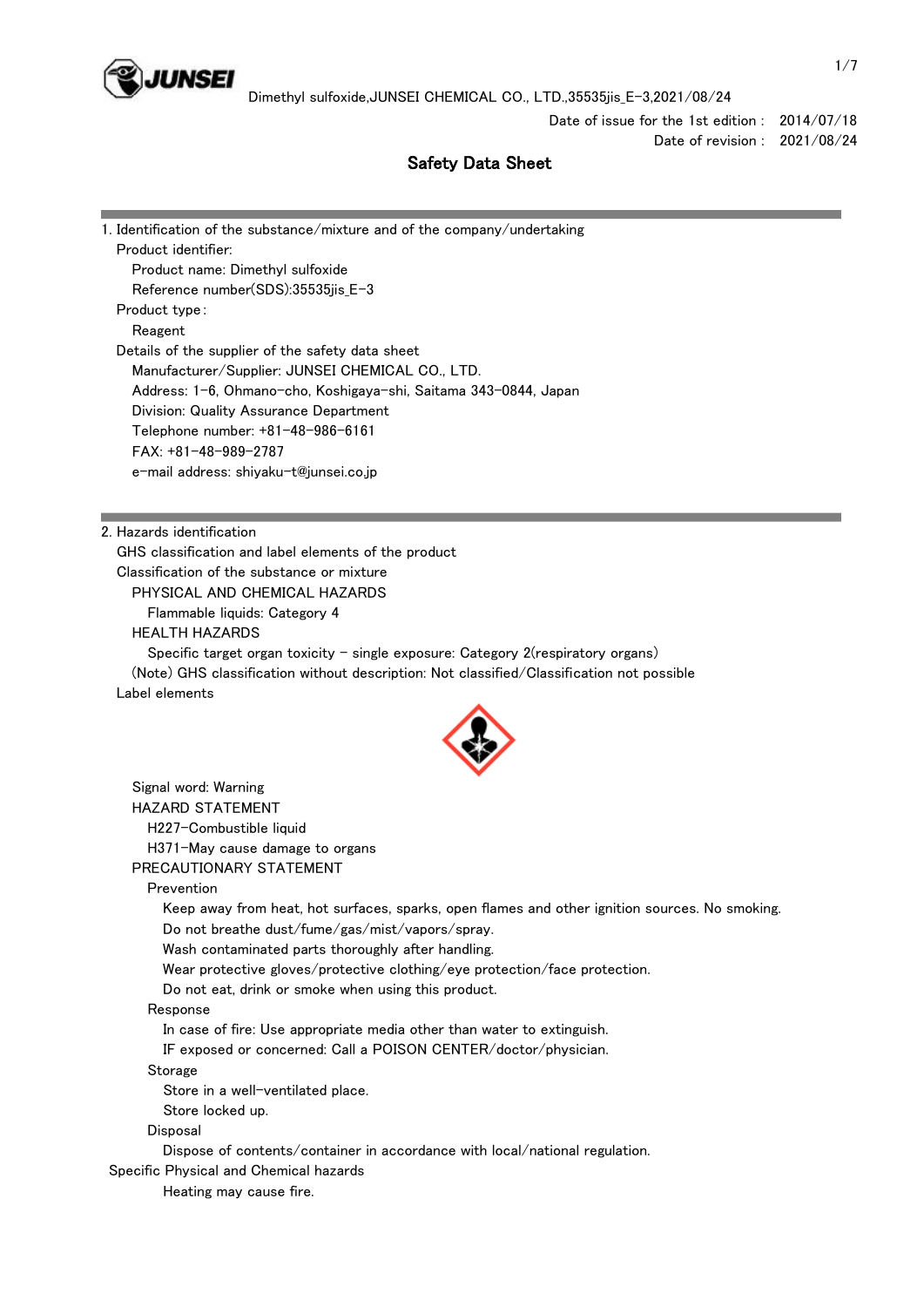

3. Composition/information on ingredients

 Mixture/Substance selection: Substance Ingredient name:Dimethyl sulfoxide Content (%):99.0 < Chemical formula:C2H6OS Chemicals No, Japan:2-1553 CAS No.:67-68-5 MW:78.13 ECNO:200-664-3 Note : The figures shown above are not the specifications of the product.

# 4. First-aid measures Descriptions of first-aid measures General measures

### IF exposed or concerned: Call a POISON CENTER/doctor/physician.

### IF INHALED

Remove person to fresh air and keep comfortable for breathing.

Call a POISON CENTER/doctor/physician if you feel unwell.

### IF ON SKIN (or hair)

Take off immediately all contaminated clothing. Rinse skin with water or shower.

If skin irritation or rash occurs: Get medical advice/attention.

### IF IN EYES

 Rinse cautiously with water for several minutes. Remove contact lenses, if present and easy to do. Continue rinsing.

If eye irritation persists: Get medical advice/attention.

### IF SWALLOWED

 Rinse mouth. Do NOT induce vomiting. Call a POISON CENTER/doctor/physician if you feel unwell. Most important symptoms and effects, both acute and delayed (Symptoms when inhalation or ingestion)

## Nausea. Headache. Drowsiness. Vomiting.

(Symptoms when skin and/or eye contact)

Dry skin. Conjunctival redness of the eyes. Blurred vision.

※May be absorbed into the skin.

### 5. Fire-fighting measures

 Extinguishing media Suitable extinguishing media In case of fire, use water mist, foam, dry powder, CO2 to extinguish. Unsuitable extinguishing media Unsuitable extinguishing media data is not available. Specific hazards arising from the substance or mixture Containers may explode when heated. Fire may produce irritating, corrosive and/or toxic gases. Advice for firefighters Specific fire-fighting measures Evacuate non-essential personnel to safe area. Cool container with water spray. Special protective equipment and precautions for fire-fighters Wear fire resistant or flame retardant clothing.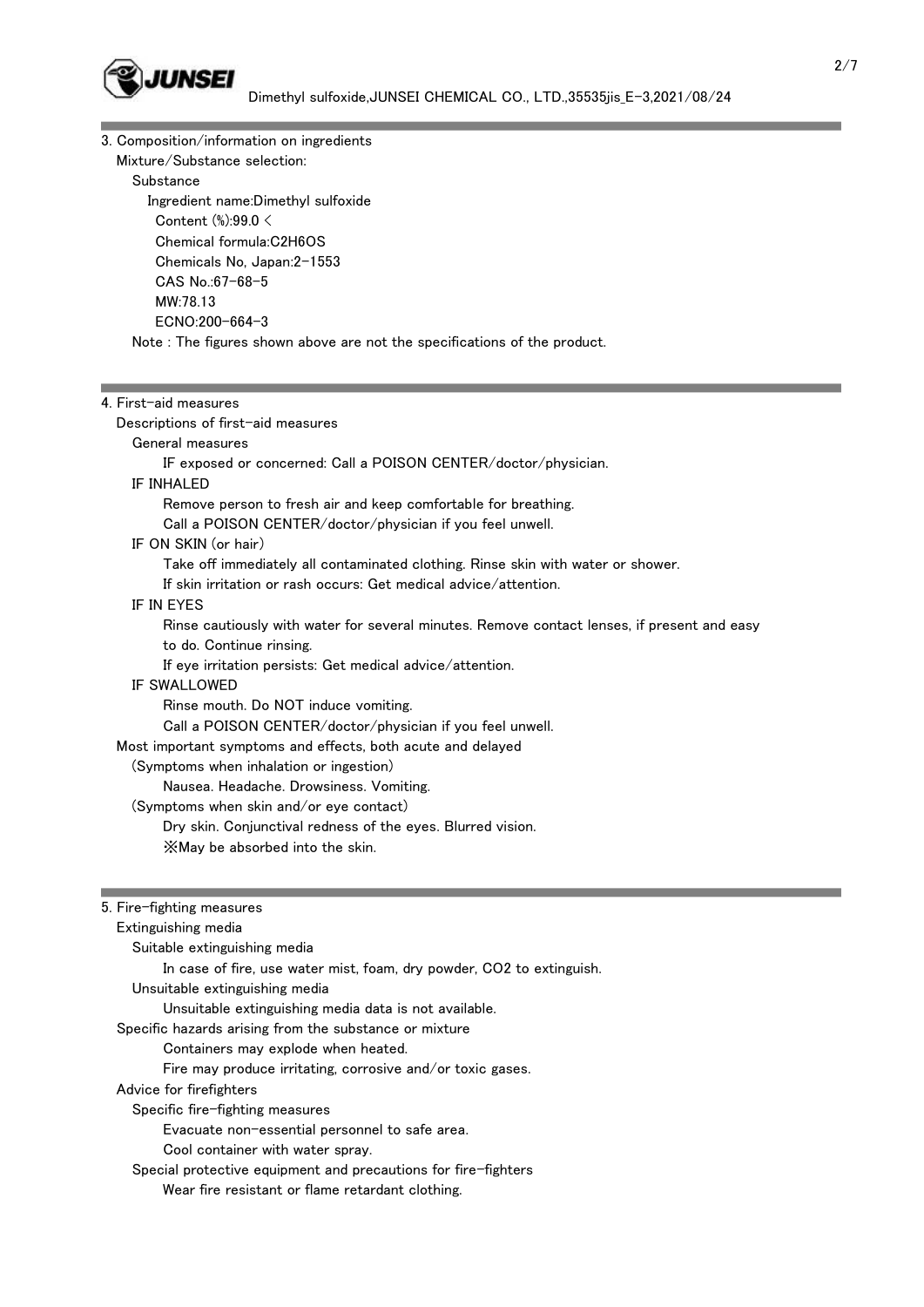

### Dimethyl sulfoxide,JUNSEI CHEMICAL CO., LTD.,35535jis\_E-3,2021/08/24

 Wear protective gloves/protective clothing/eye protection/face protection. Firefighters should wear self-contained breathing apparatus with full face peace operated positive pressure mode.

| 6. Accidental release measures                                                                                                                        |                   |
|-------------------------------------------------------------------------------------------------------------------------------------------------------|-------------------|
| Personnel precautions, protective equipment and emergency procedures                                                                                  |                   |
| Ventilate area until material pick up is complete.                                                                                                    |                   |
| Wear proper protective equipment.                                                                                                                     |                   |
| Environmental precautions                                                                                                                             |                   |
| Avoid release to headsprings, rivers, lakes, ocean and groundwater.                                                                                   |                   |
| Methods and materials for containment and cleaning up                                                                                                 |                   |
| Absorb spill with inert material (dry sand, earth, et al), then place in a chemical waste<br>container.<br>Preventive measures for secondary accident |                   |
|                                                                                                                                                       | Collect spillage. |
|                                                                                                                                                       |                   |
| 7. Handling and storage                                                                                                                               |                   |
| Precautions for safe handling                                                                                                                         |                   |
| Preventive measures                                                                                                                                   |                   |
| (Exposure Control for handling personnel)                                                                                                             |                   |
| Do not breathe dust/fume/gas/mist/vapors/spray.                                                                                                       |                   |
| (Protective measures against fire and explosion)                                                                                                      |                   |
| Keep away from heat, hot surfaces, sparks, open flames and other ignition sources. No smoking.                                                        |                   |
| (Exhaust/ventilator)                                                                                                                                  |                   |
| Exhaust/ventilator should be available.                                                                                                               |                   |
| (Safety treatments)                                                                                                                                   |                   |
| Avoid contact with skin.                                                                                                                              |                   |
| Avoid contact with eyes.                                                                                                                              |                   |
| Safety Measures                                                                                                                                       |                   |
| Wear protective gloves/protective clothing/eye protection/face protection.                                                                            |                   |
| Use personal protective equipment as required.                                                                                                        |                   |
| When using do not eat, drink or smoke.                                                                                                                |                   |
| Any incompatibilities                                                                                                                                 |                   |
| Strong oxidizing agents should not be mixed with the chemicals.                                                                                       |                   |
| Advice on general occupational hygiene                                                                                                                |                   |
| Wash contaminated parts thoroughly after handling.                                                                                                    |                   |
| Do not eat, drink or smoke when using this product.                                                                                                   |                   |
| Storage                                                                                                                                               |                   |
| Conditions for safe storage                                                                                                                           |                   |
| Store in a well-ventilated place. Keep container tightly closed.                                                                                      |                   |
| Keep cool. Protect from sunlight.                                                                                                                     |                   |
| Store in accordance with local/national regulation.                                                                                                   |                   |
| Store locked up.                                                                                                                                      |                   |
| Container and packaging materials for safe handling data is not available.                                                                            |                   |
| Specific end use(s)                                                                                                                                   |                   |
| See information in Section 7.1 and 7.2 for handling and storage recommendations. See                                                                  |                   |
| Section 8 for exposure controls and personal protection recommendations.                                                                              |                   |
|                                                                                                                                                       |                   |

8. Exposure controls/personal protection

Control parameters

Control value in MHLW is not available.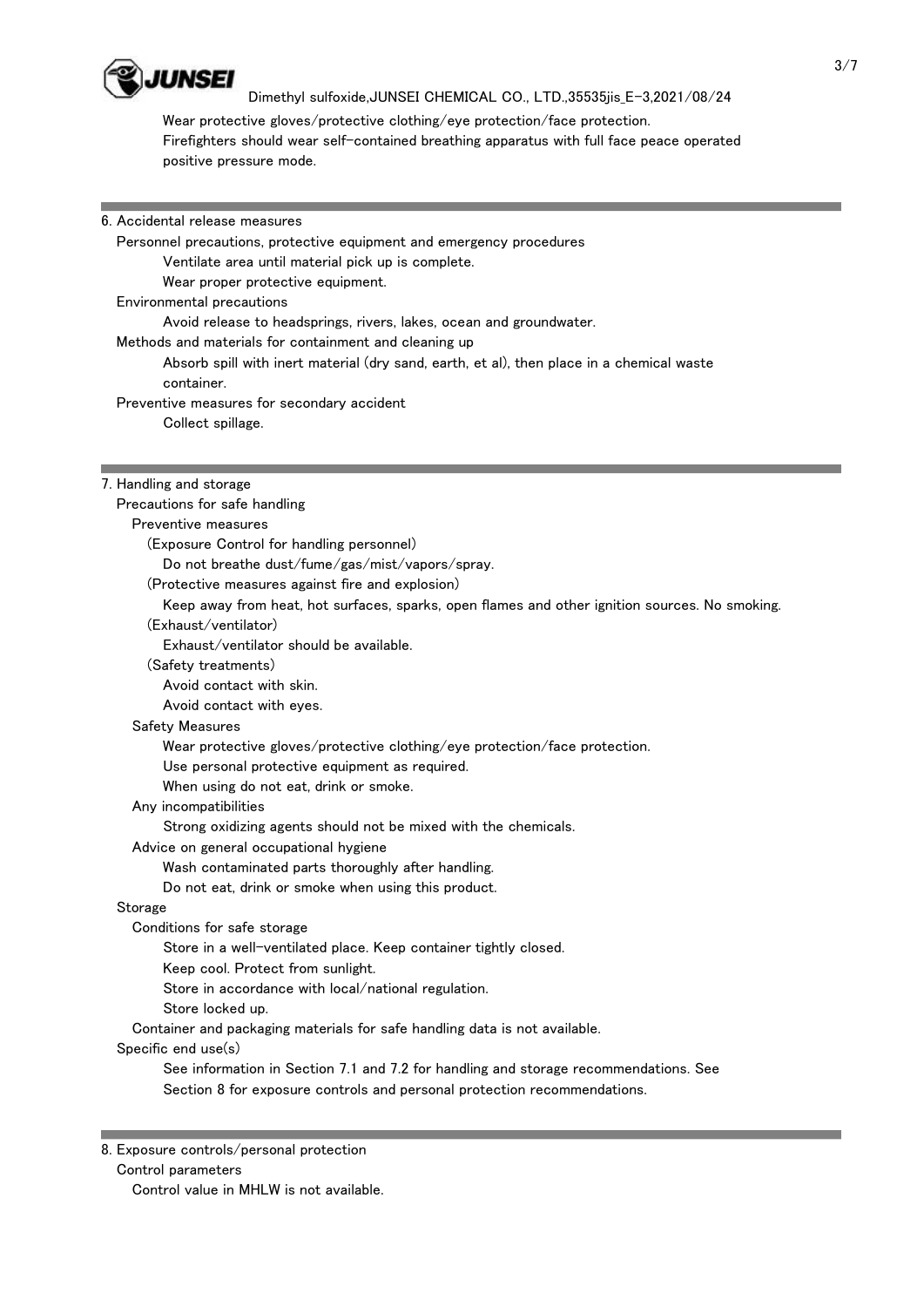

### Dimethyl sulfoxide,JUNSEI CHEMICAL CO., LTD.,35535jis\_E-3,2021/08/24

 Adopted value Adopted value in JSOH is not available. Adopted value in ACGIH is not available. Exposure controls Appropriate engineering controls Do not use in areas without adequate ventilation. Eye wash station should be available. Washing facilities should be available. Individual protection measures Respiratory protection Wear respiratory protection. Hand protection Wear protective gloves. Recommended material(s): butyl rubber Consult with your glove and/or personnel equipment manufacturer for selection of appropriate compatible materials. Eye protection Wear safety glasses with side-shields. Wear eye/face protection. Skin and body protection Wear impervious clothing and boots in case of repeated or prolonged treatment.

#### 9. Physical and Chemical Properties

 Information on basic physical and chemical properties Physical state: Liquid Color: Colorless Odor: Slightly characteristic odor Odor threshold data is not available. Melting point/Freezing point: 18.5℃ Boiling point or initial boiling point: 189℃ Boiling range data is not available. Flammability (gases, liquids and solids): Ignitable Lower and upper explosion limit/flammability limit: Lower explosion limit: 2.6 vol % Upper explosion limit: 42.0 vol % Flash point: (C.C.) 87℃ Auto-ignition temperature: 215℃ Decomposition temperature: >190℃ Self-Accelerating Decomposition Temperature/SADT data is not available. pH data is not available. Dynamic viscosity: 2.14mPas(20℃) Kinematic viscosity data is not available. Solubility: Solubility in water: Miscible Solubility in solvent: Freely soluble in ethanol, diethyl ether. n-Octanol/water partition coefficient data is not available. Vapor pressure: 59.4 Pa (20℃) VOC data is not available. Evaporation rate data is not available. Density and/or relative density: 1.100(20/4℃) Relative vapor density (Air=1): 2.7 Relative density of the Vapor/air - mixture at  $20^{\circ}$ C (Air = 1) data is not available. Critical temperature data is not available. Particle characteristics data is not available.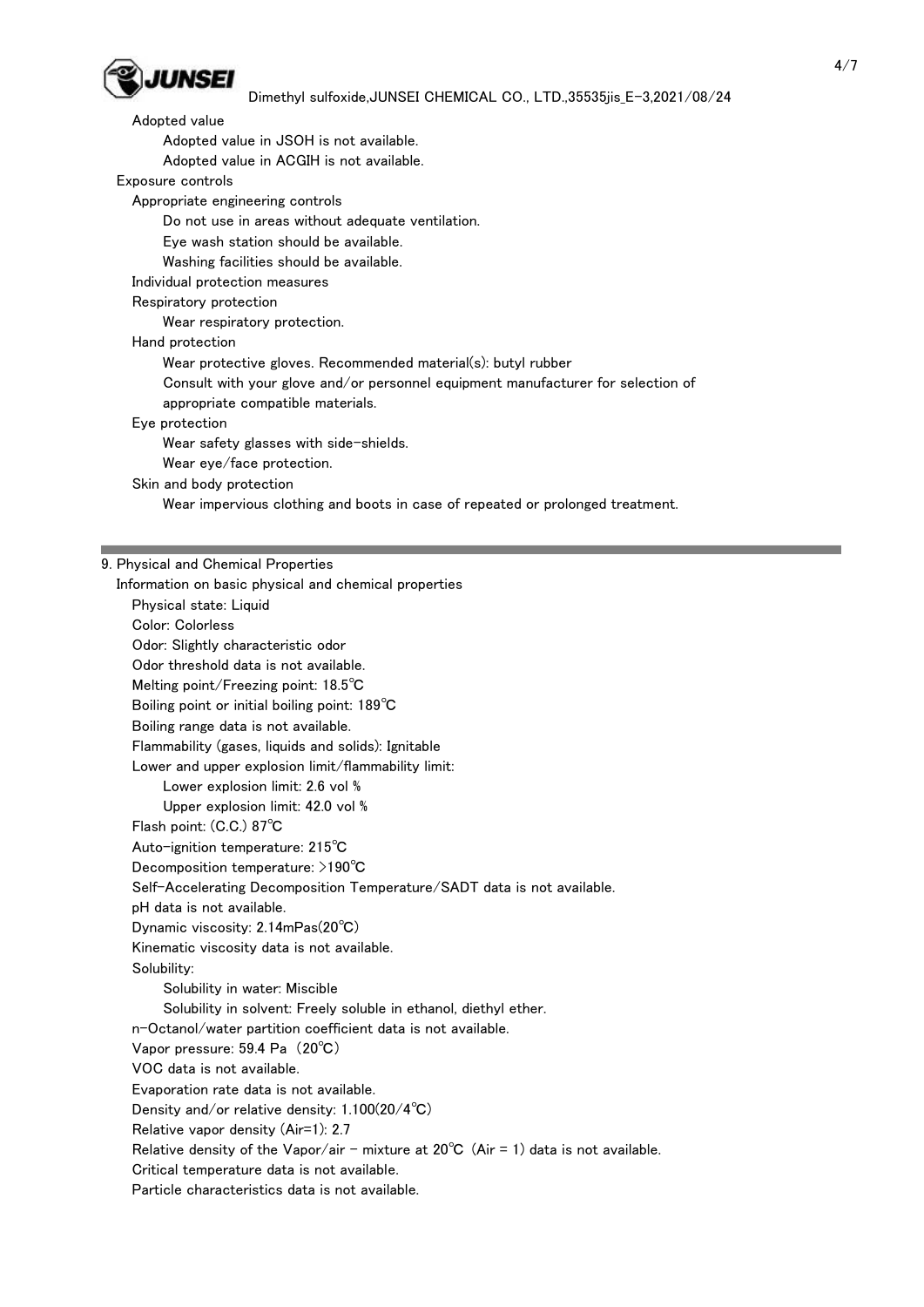

10. Stability and Reactivity

**Reactivity** 

Reactivity data is not available.

### Chemical stability

Stable under normal storage/handling conditions.

Hygroscopic.

Possibility of hazardous reactions

The vapour is heavier than air and may travel along the ground; distant ignition possible.

Decomposes on heating and on burning. This produces toxic fumes.

Reacts violently with strong oxidants such as perchlorates.

### Conditions to avoid

Contact with incompatible materials.

Open flames. Heat. Sparks.

Incompatible materials

Strong oxidizing agents

Hazardous decomposition products

Carbon oxides, Sulfur oxides

### 11. Toxicological Information

 Information on toxicological effects Acute toxicity Acute toxicity (Oral) [GHS Cat. Japan, base data] rat LD50=14500mg/kg (MOE risk assessment vol.13, 2015) Acute toxicity (Dermal) [GHS Cat. Japan, base data] rat LD50=40000mg/kg (MOE risk assessment vol.13, 2015) Acute toxicity (Inhalation) [GHS Cat. Japan, base data] mist: rat LC50 >5330mg/m3/4hr (5.33mg/L/4hr) (SIDS, 2008) Irritant properties Skin corrosion/irritation [GHS Cat. Japan, base data] rabbit (OECD TG 404):Slight erythema, which disappeared in 3 days.(SIDS,2008) Serious eye damage/irritation [GHS Cat. Japan, base data] rabbit (OECD TG 405):Slight~moderate conjunctival irritation, which cleared in 3 days.(SIDS,2008) Allergenic and sensitizing effects data is not available. Mutagenic effects data is not available. Carcinogenic effects data is not available. Reproductive toxicity data is not available. STOT STOT-single exposure [cat.2] [GHS Cat. Japan, base data] respiratory system (SIDS, 2008) STOT-repeated exposure data is not available. Aspiration hazard data is not available.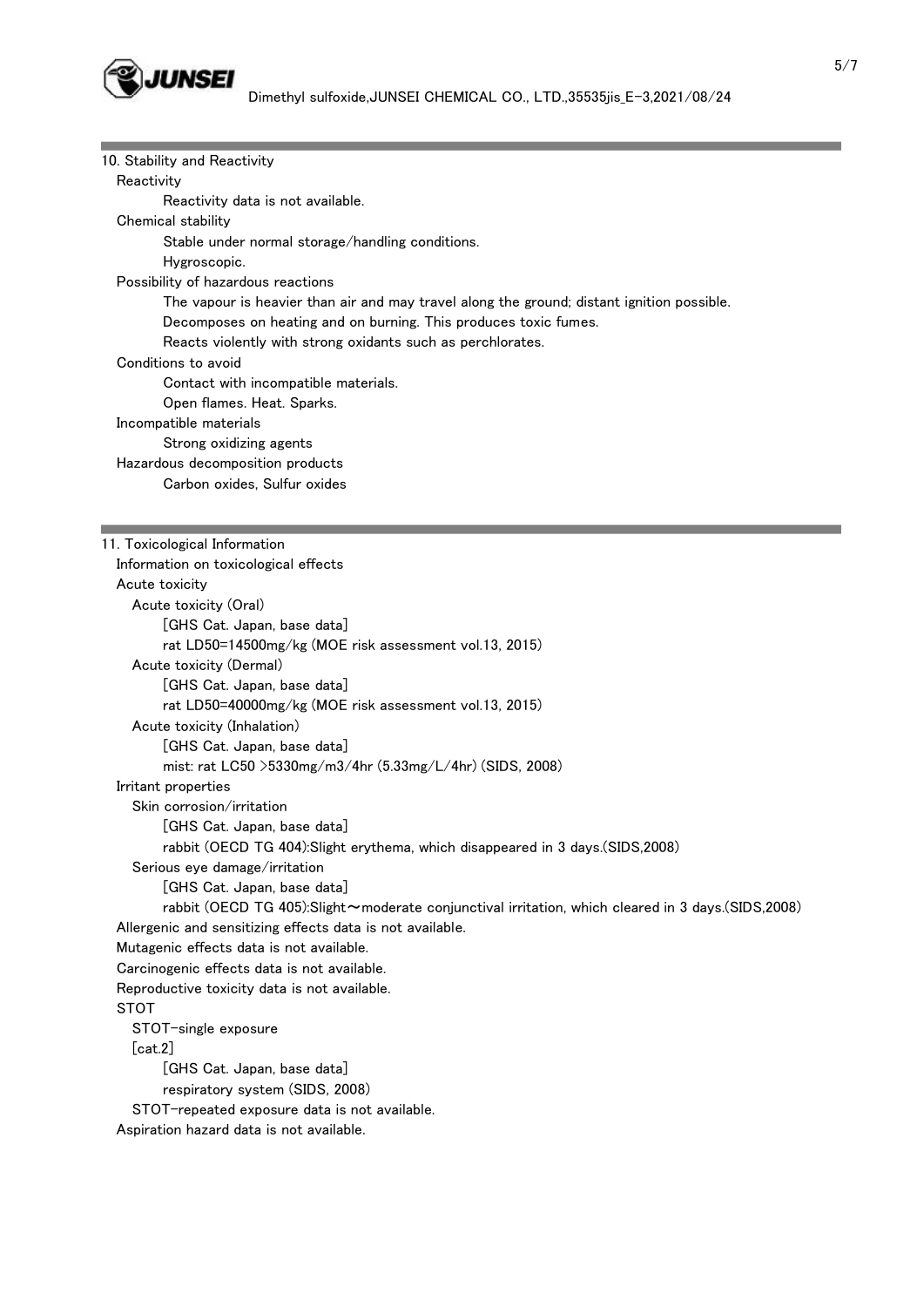

| 12. Ecological Information                                                       |
|----------------------------------------------------------------------------------|
| Ecotoxicity                                                                      |
| Aquatic toxicity                                                                 |
| Hazardous to the aquatic environment (Acute)                                     |
| [GHS Cat. Japan, base data]                                                      |
| Crustacea (Artemia salina) EC50=6830mg/L/24hr (MOE risk assessment vol.13, 2015) |
| Water solubility                                                                 |
| miscible (ICSC, 2000)                                                            |
| Persistence and degradability                                                    |
| Persistence and degradability data is not available.                             |
| Bioaccumulative potential                                                        |
| Bioaccumulative potential data is not available.                                 |
| Mobility in soil                                                                 |
| Mobility in soil data is not available.                                          |
| Other adverse effects                                                            |
| Ozone depleting chemical data is not available.                                  |

13. Disposal considerations

 Description of waste residues and information on their safe handling and methods of disposal, including the disposal of any contaminated packaging Waste treatment methods Dispose of contents/container in accordance with local/national regulation.

#### 14. Transport Information

 UN No., UN CLASS UN No. or ID No.: Not applicable UN Proper Shipping Name : Not applicable Class or division (Transport hazard class) : Not applicable Packing group : Not applicable Not applicable to IMDG Code Not applicable to IATA Dangerous Goods Regulations Environmental hazards MARPOL Annex III - Prevention of pollution by harmful substances Marine pollutants (yes/no) : no

15. Regulatory Information

 Safety, health and environmental regulations/legislation specific for the substance or mixture Chemicals listed in TSCA Inventory

### Dimethyl sulfoxide

Other regulatory information

We are not able to check up the regulatory information with regard to the substances in

your country or region, therefore, we request this matter would be filled by your responsibility.

Regulatory information with regard to this substance in your country or in your region

should be examined by your own responsibility.

 Ensure this material in compliance with federal requirements and ensure conformity to local regulations. Regulatory information in this section are limited to intentional ingredient(s), but does

 not contain information on non-intentional ingredients or impurities which are not informed by supplier(s). Chemical safety assessment

Advice on safe handling for this product can be found in sections 7 and 8 of this SDS.